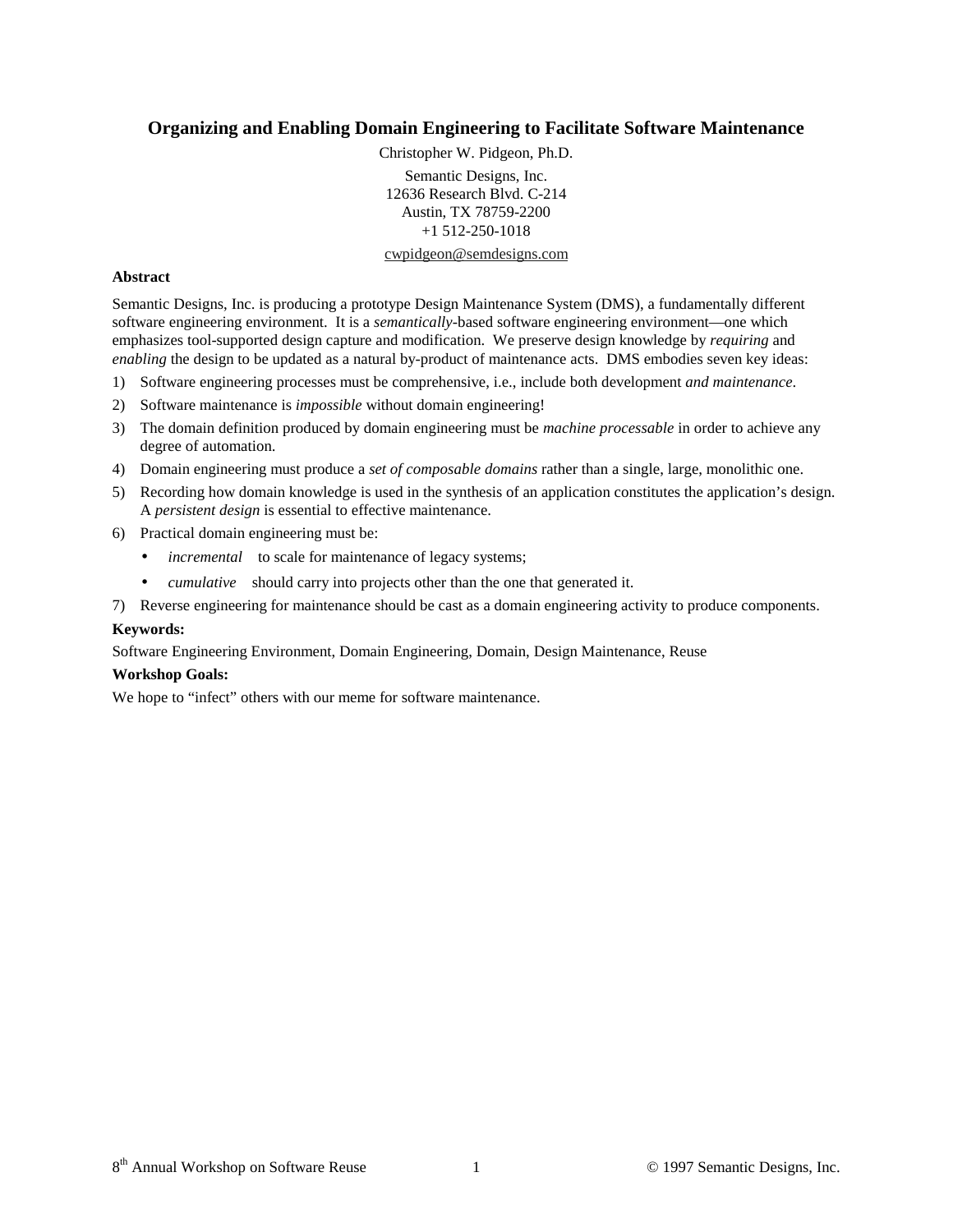## **Background: DMS, A Domain-based Software Engineering Environment**

Semantic Designs, Inc. is producing a prototype Design Maintenance System (DMS), a fundamentally different software engineering environment. It is a *semantically*based software engineering environment—one which emphasizes tool-supported design capture and modification. We preserve design knowledge by *requiring* and *enabling* the design to be updated as a natural by-product of maintenance acts. Programmers do not touch the code! How is this achieved?

DMS includes a semi-interactive code generation engine. Knowledge for code generation is organized into a network of domains. *Domain Engineering* identifies problem concepts and implementation knowledge comprising the domain interconnection network. A DMS domain expresses:

- problem domain concepts in terms of a domain specific language syntax and semantics; and
- implementation knowledge in terms of transformations—intra-domain optimizations—and refinements—inter-domain concept mappings.

The domain interconnection network identifies *potential* mappings of abstract problem ideas to target implementation ideas. During *Application Engineering*, the software engineer guides choices among alternative mappings. The code generation engine uses domain implementation knowledge to mechanically transform identified abstract domain concepts into target implementations. DMS records the actual transforms used and their justifications as part of the design's history. During a maintenance episode, the software engineer can browse the design and its history to identify and specify changes. Then, DMS is used to install the desired changes by revising the recorded design and its history. This approach yields a continuous, incremental model of software construction—one that explicitly addresses maintenance.

#### **Key Position: Tool-supported Domains are key for the entire software lifecycle—including maintenance.**

- 8) Software engineering processes must be comprehensive, i.e., include both development *and maintenance*.
- 9) Software maintenance is *impossible* without domain engineering!
- 10) The domain definition produced by domain engineering must be *machine processable* in order to achieve any degree of automation.
- 11) Domain engineering must produce a *set of composable domains* rather than a single, large, monolithic one.
- 12) Recording how domain knowledge is used in the synthesis of an application constitutes the application's design. A *persistent design* is essential to effective maintenance.
- 13) Practical domain engineering must be:
	- incremental-to scale for maintenance of legacy systems;
	- *cumulative*—should carry into projects other than the one that generated it.
- 14) Reverse engineering for maintenance should be cast as a domain engineering activity to produce components.

**Position 1:** The goal for DMS is the efficient and effective support for the incremental construction *and* maintenance of large application systems driven by semantics and persistent designs.

DMS is a software engineering environment that records:

*What* a system is supposed to do— the *specification.*

- *How* the implementation does it—the *code.*
- *Why* the implementation works correctly and meets performance goals—the *design.*

A key feature of DMS is machine interpretable *semantics* (denoting the meaning of programs). This allows DMS to provide specification analyses, assist in the choice of implementations, as well as supply explanations of implementations.

The knowledge required for DMS is organized by problem domain. A *DMS domain definition* includes the following parts:

- Syntax—two equivalent forms for specification:
	- External form-suitable for *human* processing, e.g. string or graphical
	- Internal form-suitable for *machine* processing, e.g. hypergraph
- A means for converting between the two forms for specification syntax:
	- Parser—external form to internal form
	- Unparser—internal form to external form
- Semantics—the meaning of a specification
- Optimizations-how to simplify or elaborate a specification *within* the domain
- Refinements—how to transform a specification *between* domains
- Analyzers—how to measure "interesting" properties of a specification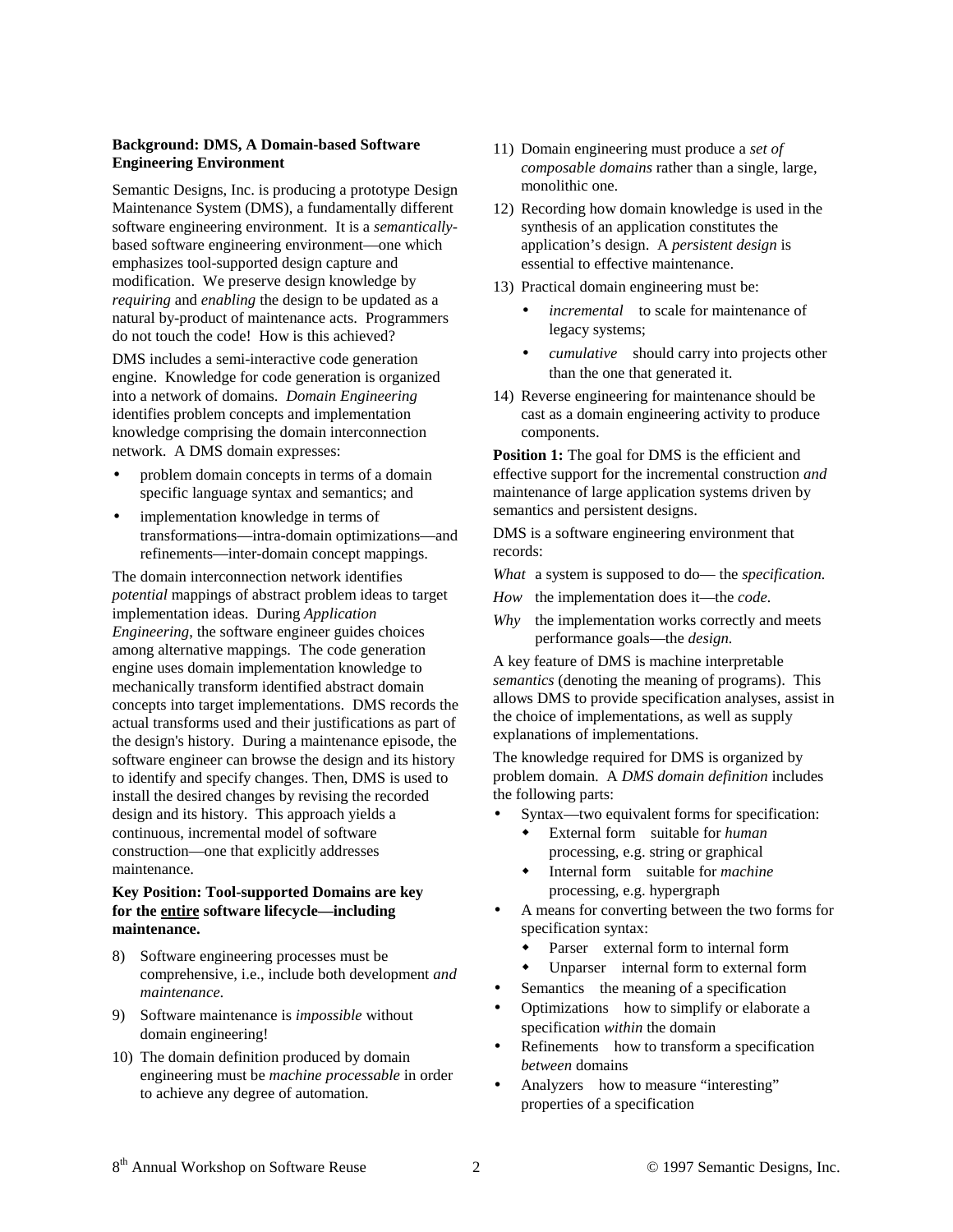**Position 3:** All of the elements of a DMS domain are machine processable.

Some Domain Engineering proponents choose to define a domain as a problem area of interest chosen by subject matter, customer application need, community of users, etc. *Practical* problems in a domain must be implementable. This requires experience in solving such problems. Engineers must be able to articulate implementation knowledge. For a DMS domain definition to be considered feasible, we insist on the presence of such knowledge. Otherwise, there is little hope for machine support. The domain is relegated to mere expository roles. It cannot be considered an active element in software synthesis or maintenance. Thus, a DMS Domain realizes two important notions:

- 1) As a design *product* description it provides a machine processable notation which can be used to express the intentions for a software artifact.
- 2) As a design *process* description it provides a machine processable means to describe how intentions in one domain notation may be realized in alternative other domain notations.

The DMS environment, then, supports two activities: Domain Engineering and Application Engineering.

#### **DMS Support of Domain** *and* **Application Engineering**

The following signatures characterize the functionality of DMS tools supporting Domain Engineering.

Parser Generator:

 $Grammar<sub>Domain</sub> \rightarrow Parse<sub>Domain</sub>$ 

Unparser Generator:

Grammar $_{\text{Domain}} \times \text{Rendering Rules}_{\text{Domain}} \rightarrow$  $Unparser<sub>Domain</sub>$ 

Semantics Definer:

External Form $_{Domain} \times$  Parser $_{Domain} \times$  Domain  $Description<sub>OtherDomain</sub> \rightarrow Semantics<sub>Domain</sub>$ 

Transform Definer:

External Form $_{Domain} \times$  Parser $_{Domain} \times$  Semantics $_{Domain} \times$ Domain Description $_{TargetDomain} \rightarrow Transforms_{Domain}$ 

Performance Analyzer Definer:

External Form $_{Domain} \times$  Parser $_{Domain} \times$  Semantics $_{Domain} \times$ Domain Description $_{TargetDomain} \rightarrow$  Performance Analyzer $_{\text{Domain}}$ 

Many of these tools aid the domain engineering process by providing consistency checks on proposed Domain Definitions.

The following signatures characterize the tools that were synthesized during Domain Engineering for use in support of Application Engineering.

Parser<sub>Domain</sub>: External Form $_{Domain} \rightarrow$  Internal Form $_{Domain}$  $Unparser<sub>Domain</sub>:$ Internal Form $_{\text{Domain}} \rightarrow$  External Form $_{\text{Domain}}$ Semantics<sub>Domain</sub>:  ${f_{map}}(Internal Form<sub>Domain</sub>, Internal Form<sub>Often</sub>)$  $Transforms_{Domain}:$ Internal Form $_{Domain} \times$  Location  $\rightarrow$  Internal Form $_{Domain}$ Performance Analyzer<sub>Domain</sub>: Internal Form $_{\text{Domain}} \times$  Internal Form Location  $\times$ Performance Parameters → Performance Value

Under the guidance an Application Engineer ( who views specifications in their external form) DMS is directed to perform property preserving transformations-optimization or refinement-on internal forms until a final implementation is achieved. The finality here is determined by the Application Engineer who stipulates the properties of a specification which constitute a final implementation, usually called code. Example properties include:

- the specification is expressed in a particular set of target languages (e.g., ANSI C, SQL, POSIX)
- the specification has particular performance values e.g., sort complexity =  $O(n \ln n)$ , interactiveresponse-time < 5 sec.

**Position 5:** DMS records the transformational derivation history for the design in order to support subsequent changes. However, unlike naive code regeneration from scratch, DMS uses sophisticated compiler and delta propagation technology to propagate changes through the design and derivation history. This is how we achieve scaleability, but the topic is beyond the scope of this position paper.

#### **Domain Engineering: in-the-large vs. in-the-small**

**Position 4:** For any particular problem domain, we favor a modest number  $(-10 \text{ to } -100)$  of modular, specific purpose domains over a small number  $(-1)$  of monolithic, general purpose domains. *This allows reuse of most of the very specific domains in new problem areas.*

|                              | <b>Modular</b>          | <b>Monolithic</b> |
|------------------------------|-------------------------|-------------------|
| Number of Domains            | $\sim$ 10 to $\sim$ 100 | $\sim$ 1          |
| Ease of Acquisition          | Easier                  | Difficult         |
| Ease of Application          | Easier                  | Difficult         |
| <b>Reuse Potential</b>       | Higher                  | Lower             |
| Development $&$              | Lower                   | Higher            |
| <b>Maintenance Cost</b>      |                         |                   |
| <b>Repository Management</b> | Tractable               | Trivial           |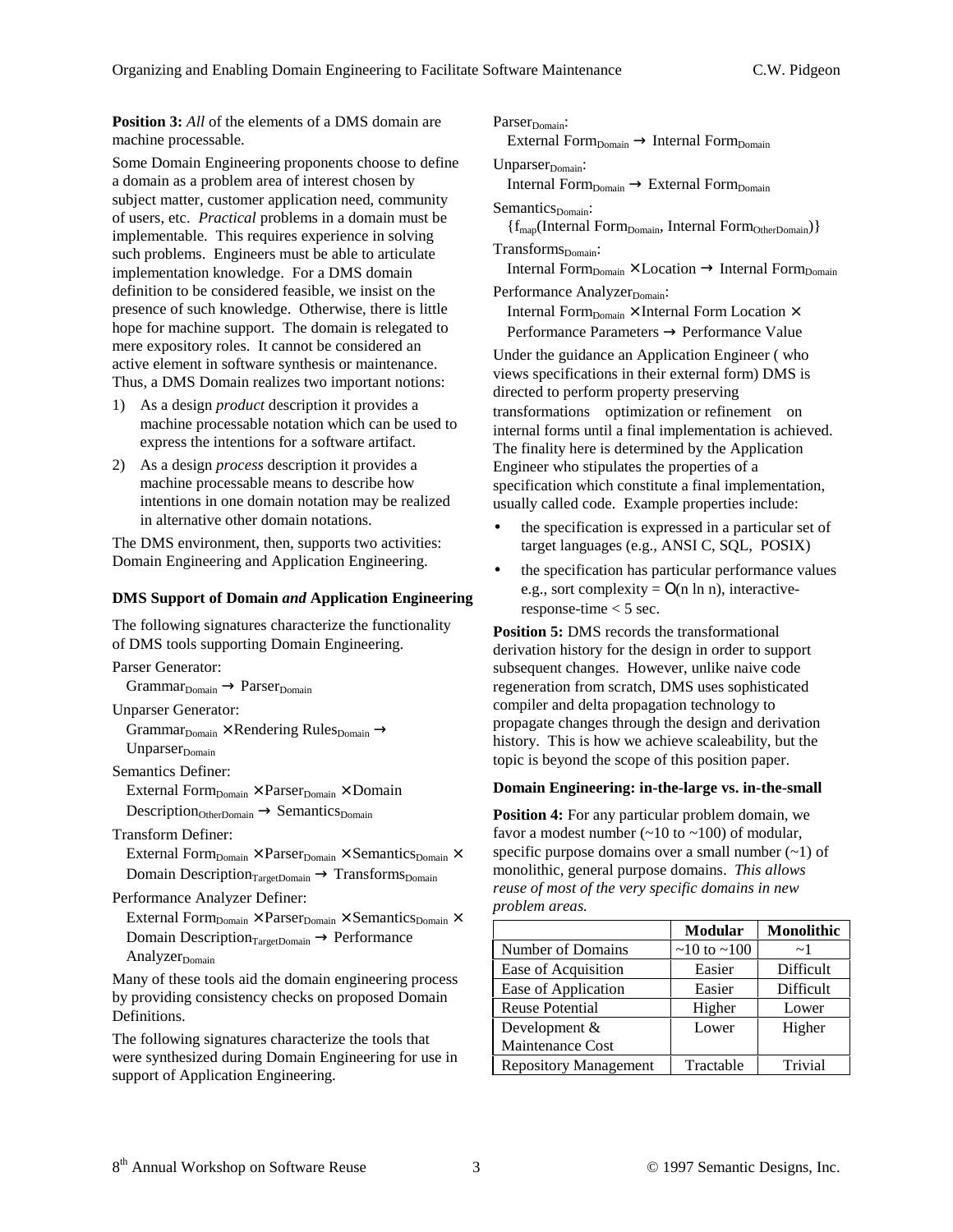In essence, this devolves to the argument between a larger number of more specialized domains having more desirable properties than a smaller number of more generalized domains.

**Position 6:** We propose a domain interconnection network as exemplified below.



 $Box = DMS$  Domain,  $Arrow = "implemented using"$ 

DMS will be made available with a collection of reusable domains (shaded region) either from the vendor or third parties. Domain Engineers concentrate on defining the value-adding generic and specific application domains that are defined and implemented in terms of the other implementation-oriented domains.

## **What's a Component?**

The prevailing notion is that a component ultimately connotes a fragment of code that realizes some domain concept. Quite often the domain concept is implicit, at least from the perspective of a tool expected to support implementation of the concept. The advantage to this approach is that anyone can write them. The disadvantage is that they can be quite hard to use. Why? There are usually no explicit composition rules. One merely concatenates the code fragments. Another disadvantage is that it is difficult to discern the applicability conditions for the component. Will it work in my configuration? What assumptions is it predicated upon? What constraints does its use impose on subsequent design and implementation decisions?

**Position 7:** A DMS Component is a triple <*domain*, *concept*, *method*>. The *domain* establishes the problem context-it indicates available background knowledge

like other components, performance measures, optimizations, etc. The *concept,* which may be parameterized, is the explicit idea being realized. *Method* is the transformation control plan to implement the concept. It implicitly requires transforms. It may require components at lower level of abstraction. It may be shared with other domain concepts. The composition rules are defined by the transformations, and can be checked when applied.

## **How Do You Get Components?**

**Position 7:** Reverse engineering is a legitimate, pragmatic domain engineering activity. The process is simple to define, though challenging in practice:

- 1) Abstract the legacy code through domains.
- 2) Encode the transformational knowledge to support forward engineering.
- 3) Generalize and account for component interactions.

By recasting reverse engineering for maintenance as a domain engineering activity, we achieve several desirable outcomes:

- focus is redirected to the production of reusable artifacts (not merely patching the extant code);
- we reduce the cost of future maintenance (because future maintenance activities are able to reuse the efforts of prior ones);
- we should be able to recoup some of the investment in a legacy system (by decrypting and making persistent their domain concepts and construction technologies);
- the stature of maintenance is elevated (by moving from remediation to business value-adding).

## **Conclusion**

**Position 2:** Domain engineering is essential for comprehensive, anticipatory software production and maintenance.

In sum, a DMS domain captures problem domain concepts *and* construction knowledge. The principal task of domain engineering is the identification of the domain concepts and implementation knowledge, *and encoding that knowledge so it can be reused*. The DMS domain interconnection graph identifies *potential* maps of abstract problem ideas to target execution languages. Since DMS is aware of domains, their interdependencies, and their parts, they can be used by DMS to *mechanically transform* specified domain concepts to code. In the process, the actual transforms and their justifications are recorded as the *design.* Using the *external form in a familiar notation,* both the application engineer and the domain engineer can